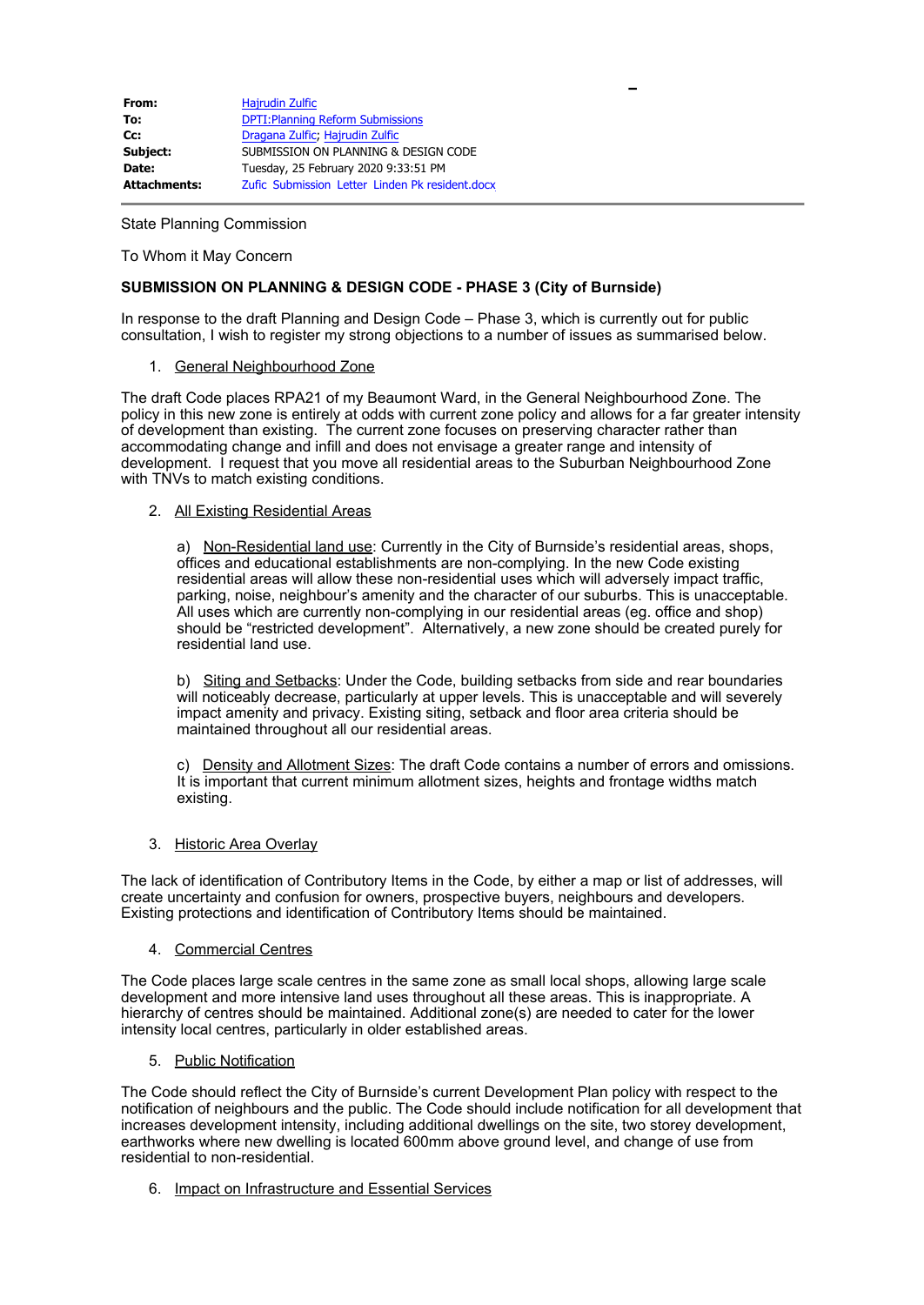The potential rate and intensity of new development which will be facilitated through the proposed Code policies, could place existing local infrastructure, especially roads and stormwater systems, under stress, particularly in our older established areas.

### 7. Tree Canopy and Climate Resilience

The 30-Year Plan calls for an increase in tree canopy cover, however, the draft Code works directly against this by facilitating larger developments and the easier removal of trees on both private and public land. This will result in a significant reduction in canopy cover, habitat loss and climate resilience, due the increased infill development opportunities, reduction in minimum site areas, site coverage, setbacks and increased number of street crossovers.

Unless the above issues are addressed and the draft Code is amended to reflect these concerns, there will be an unacceptable loss of local character and amenity in my neighbourhood. The livability and enjoyment of residents living in this area will be greatly affected and negatively impacted upon. Our local public schools are already at full capacity; currently Linden Park Primary and Glenunga High have 960 and 1900 students respectively. These schools will not be able to meet demand due to increased population and it will put additional pressure on other schools in the City of Burnside Area.

I trust that the concerns detailed above will be given your full consideration.

Yours sincerely

Hajrudin and Dragana Zulfic LINDEN PARK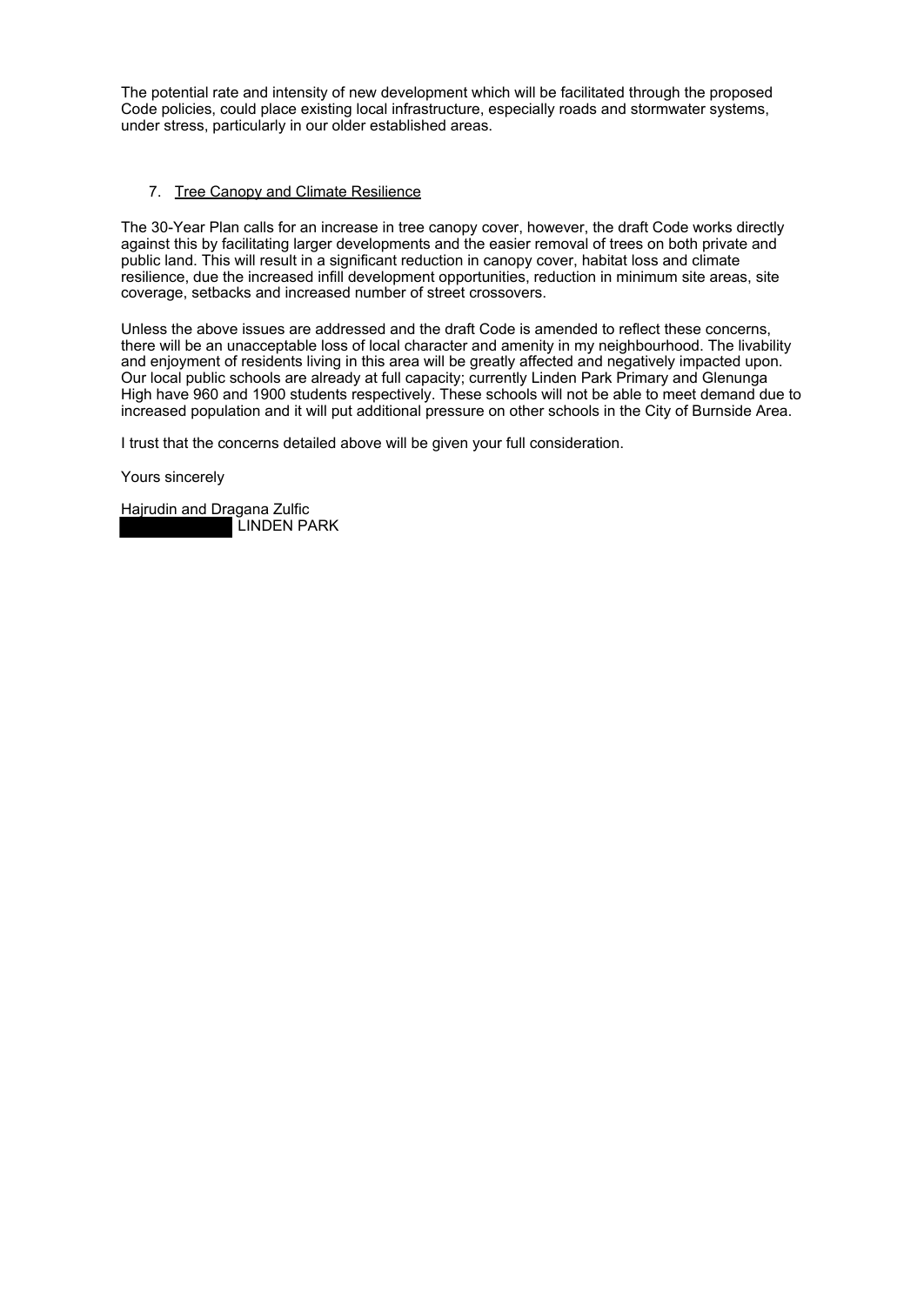To Whom it May Concern

# **SUBMISSION ON PLANNING & DESIGN CODE - PHASE 3 (City of Burnside)**

In response to the draft Planning and Design Code – Phase 3, which is currently out for public consultation, I wish to register my strong objections to a number of issues as summarised below.

## 1. General Neighbourhood Zone

The draft Code places RPA21 of my Beaumont Ward, in the General Neighbourhood Zone. The policy in this new zone is entirely at odds with current zone policy and allows for a far greater intensity of development than existing. The current zone focuses on preserving character rather than accommodating change and infill and does not envisage a greater range and intensity of development. I request that you move all residential areas to the Suburban Neighbourhood Zone with TNVs to match existing conditions.

## 2. All Existing Residential Areas

- a) Non-Residential land use: Currently in the City of Burnside's residential areas, shops, offices and educational establishments are non-complying. In the new Code existing residential areas will allow these non-residential uses which will adversely impact traffic, parking, noise, neighbour's amenity and the character of our suburbs. This is unacceptable. All uses which are currently non-complying in our residential areas (eg. office and shop) should be "restricted development". Alternatively, a new zone should be created purely for residential land use.
- b) Siting and Setbacks: Under the Code, building setbacks from side and rear boundaries will noticeably decrease, particularly at upper levels. This is unacceptable and will severely impact amenity and privacy. Existing siting, setback and floor area criteria should be maintained throughout all our residential areas.
- c) Density and Allotment Sizes: The draft Code contains a number of errors and omissions. It is important that current minimum allotment sizes, heights and frontage widths match existing.

# 3. Historic Area Overlay

The lack of identification of Contributory Items in the Code, by either a map or list of addresses, will create uncertainty and confusion for owners, prospective buyers, neighbours and developers. Existing protections and identification of Contributory Items should be maintained.

## 4. Commercial Centres

The Code places large scale centres in the same zone as small local shops, allowing large scale development and more intensive land uses throughout all these areas. This is inappropriate. A hierarchy of centres should be maintained. Additional zone(s) are needed to cater for the lower intensity local centres, particularly in older established areas.

## 5. Public Notification

The Code should reflect the City of Burnside's current Development Plan policy with respect to the notification of neighbours and the public. The Code should include notification for all development that increases development intensity, including additional dwellings on the site, two storey development, earthworks where new dwelling is located 600mm above ground level, and change of use from residential to non-residential.

## 6. Impact on Infrastructure and Essential Services

The potential rate and intensity of new development which will be facilitated through the proposed Code policies, could place existing local infrastructure, especially roads and stormwater systems, under stress, particularly in our older established areas.